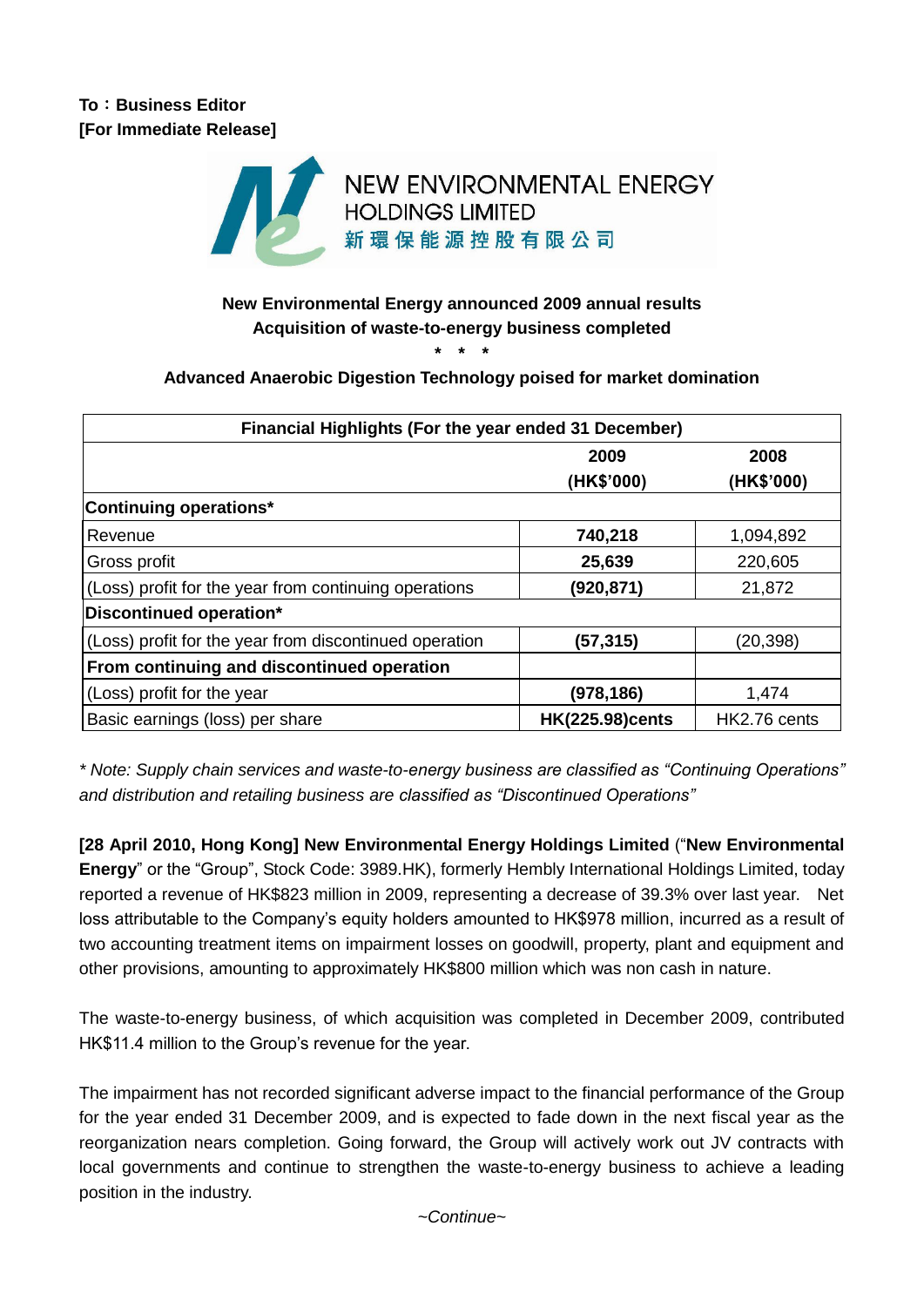Given the need for prudent allocation of resources, the Board does not recommend the payment of a final dividend for the year ended 31 December 2009.

### **Supply Chain Services**

The supply chain services, which accounted for 88.6% of the Group's revenue, reached HK\$729 million in the year under review, representing a decrease of approximately 33.4% from the previous year. Gross profit margin dropped from 22.3% to 3.0% due to a shift from manufacturing to trading which resulted in reduced margins and increased stock provisions.

### **Distribution and Retailing Businesses**

Distribution and retailing businesses, which accounted for approximately 10.0% of the Group's revenue, reached HK\$82 million in the year under review, representing a decrease of 68.5% from the previous year. Gross profit margin for this segment recorded a slight increase from 55.3% to 56.0%. Since the Group has disposed of the distribution and retailing businesses on 30 October 2009, therefore, revenue attributed to Group was derived only for the first 10 months of the year.

#### **Outlook**

Looking ahead, the Group will focus on the rapidly growing waste-to-energy market in China. "The coming five years will see a period of fast expansion in waste management on the mainland. We expect a proliferation in new waste treatment projects being commissioned by municipal governments, as well as increased investments in upgrading existing ones. Our facility in Shenzhen is a good example. We will be upgrading the incineration technology at our plant to comply with reduced carbon emission standard, in return we will receive a raise of over 40% in the tipping fee we collect, "said Mr. Steven Shi, President of Technology Group, Smartview Investment Holdings Limited, a wholly owned subsidiary of **New Environmental Energy Holdings Limited.**

~end~

#### **About New Environmental Energy**

**New Environmental Energy Holdings Limited** (stock code: 3989) is a leading provider of comprehensive waste management solutions and environmental infrastructure services in China. The company's portfolio of projects has a nationwide coverage, spanning across five provinces and targets to treat over 6,000 tonnes of waste per day. The Group continues the management and operation of the supply chain businesses.